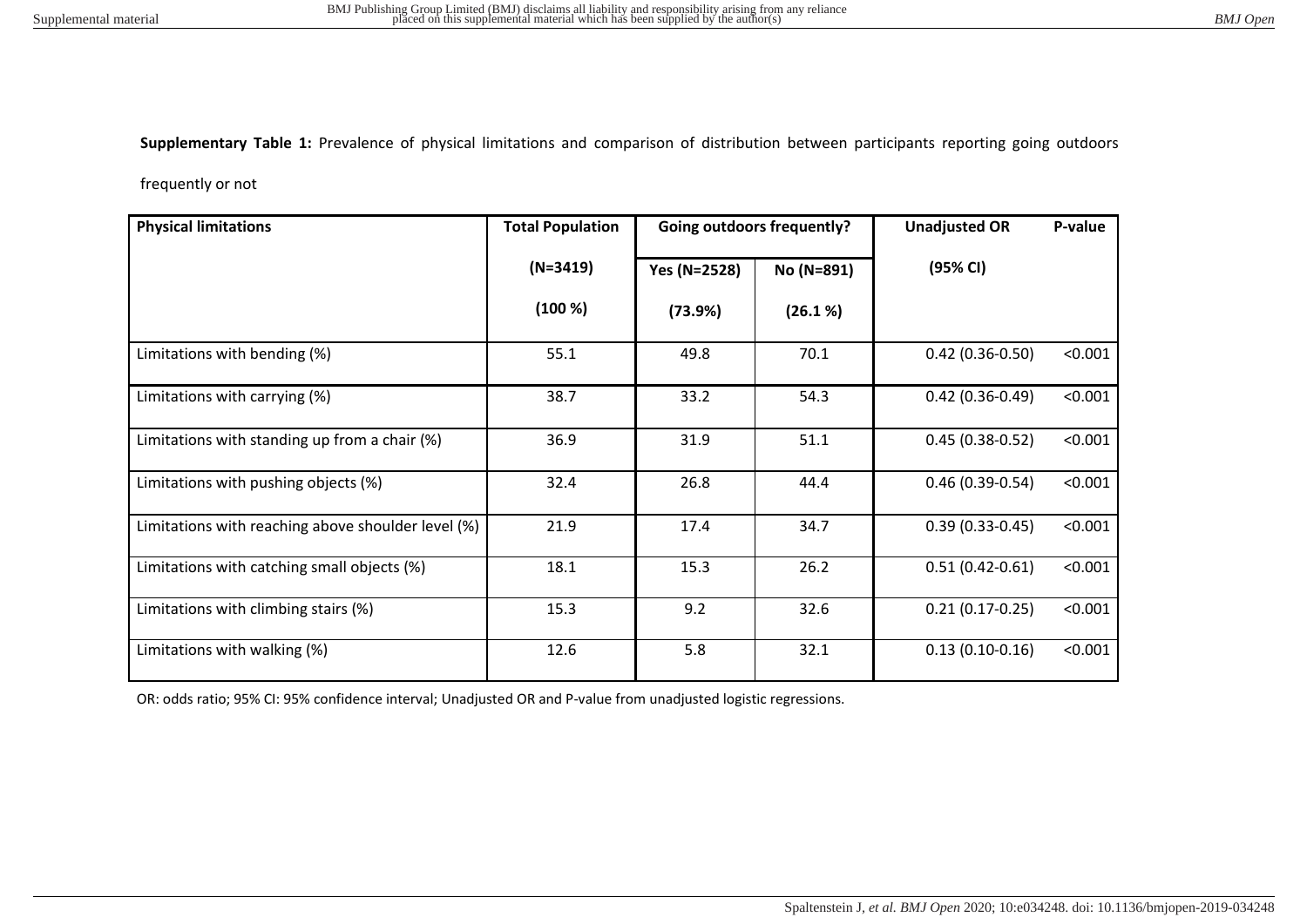## Supplementary Table 2: Characteristics of the subgroups with mild and severe physical

## limitations, respectively

| <b>Characteristics</b>        |                                         | Mild* physical     | Severet physical | p-value          |
|-------------------------------|-----------------------------------------|--------------------|------------------|------------------|
|                               |                                         | <b>limitations</b> | limitations      | Chi <sub>2</sub> |
|                               |                                         | $(N=1,531; 100%)$  | $(N=664; 100 %$  | test             |
| Going outdoors frequently (%) |                                         | 77.8               | 44.6             |                  |
| Socio-demography              | Female (%)                              | 65.6               | 66.9             | 0.58             |
|                               | Age groups by cohort wave (%)           |                    |                  | < 0.001          |
|                               | - 78-82 years old (Wave 1)              | 26.4               | 36.9             |                  |
|                               | - 73-77 years old (Wave 2)              | 34.4               | 32.1             |                  |
|                               | - 68-72 years old (Wave 3)              | 39.3               | 31.0             |                  |
|                               | Higher education (%)                    | 45.3               | 31.6             | < 0.001          |
| Health                        | Comorbidities (%)                       |                    |                  | < 0.001          |
|                               | - None                                  | 20.6               | 8.4              |                  |
|                               | - One                                   | 31.8               | 25.6             |                  |
|                               | - Two or more                           | 47.6               | 65.9             |                  |
|                               | Vertigo (%)                             | $10.1\,$           | 19.3             | < 0.001          |
|                               | Dyspnoea (%)                            | 15.4               | 39.7             | < 0.001          |
|                               | Pain (%)                                | 69.3               | 83.8             | < 0.001          |
|                               | Urinary incontinence (%)                | 13.7               | 26.7             | < 0.001          |
|                               | Falls (%)                               | 20.1               | 29.8             | < 0.001          |
| Psychologic                   | Depressive feelings (%)                 | 26.0               | 45.9             | < 0.001          |
|                               | Insecurity in the street (%)            | 36.6               | 55.5             | < 0.001          |
|                               | Fear of falling (%)                     | 56.5               | 78.5             | < 0.001          |
|                               | Optimism, quality of life in a year (%) |                    |                  |                  |
|                               | - The same or better                    | 87.4               | 72.9             | < 0.001          |
|                               | Cognitive complaints (%)                | 30.7               | 45.3             | < 0.001          |
| Social network                | Living alone (%)                        | 42.8               | 54.4             | < 0.001          |
|                               | Dense social network (%)                | 26.5               | 17.0             | < 0.001          |
|                               | High-quality social network (%)         | 54.7               | 46.4             | < 0.001          |
|                               | - New emotional relationship (%)        | 7.3                | 4.9              | 0.04             |
|                               | - Death of the spouse or partner (%)    | $1.6\,$            | 2.1              | 0.37             |